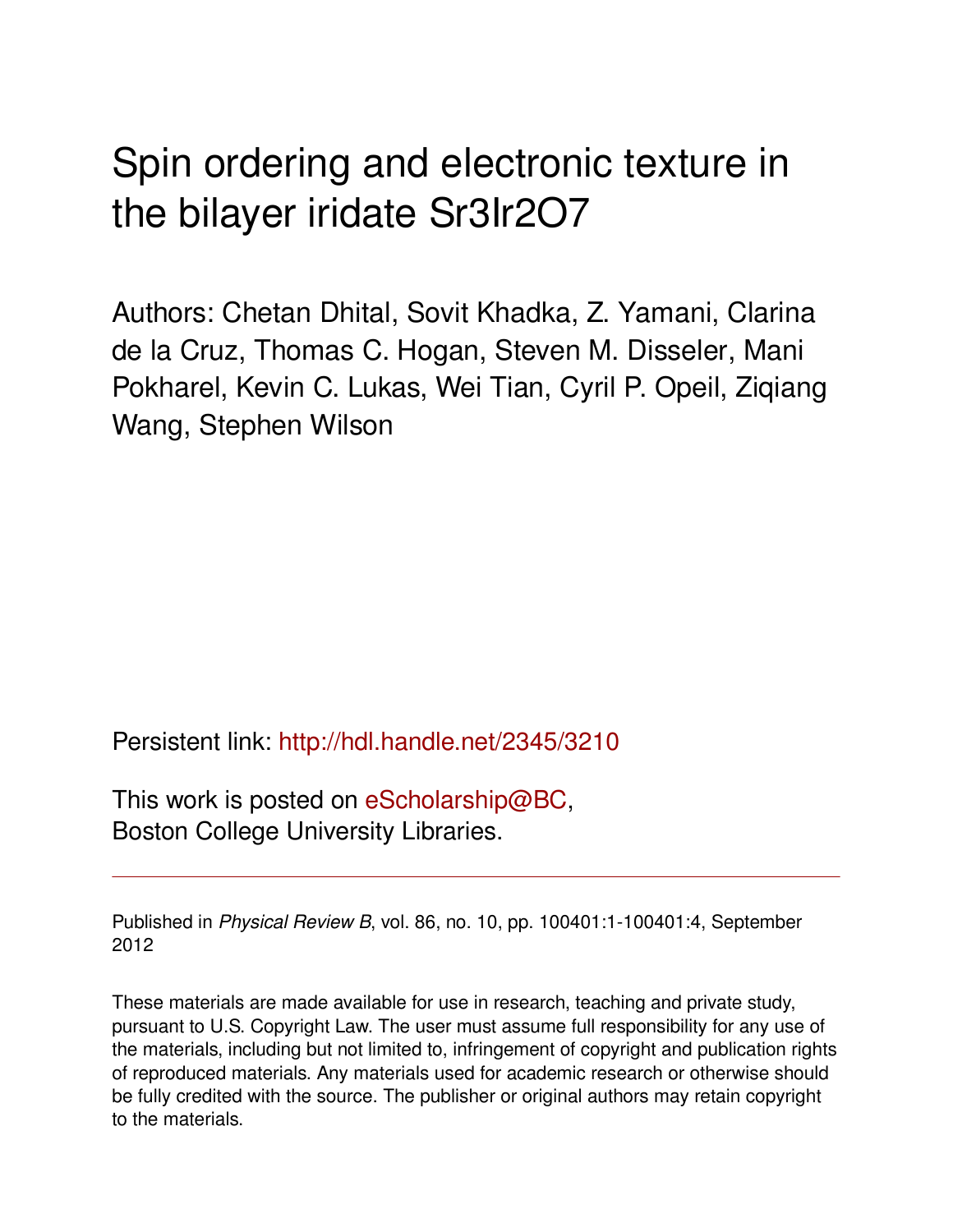## **Spin ordering and electronic texture in the bilayer iridate Sr<sub>3</sub>Ir<sub>2</sub>O<sub>7</sub>**

Chetan Dhital,<sup>1</sup> Sovit Khadka,<sup>1</sup> Z. Yamani,<sup>2</sup> Clarina de la Cruz,<sup>3</sup> T. C. Hogan,<sup>1</sup> S. M. Disseler,<sup>1</sup> Mani Pokharel,<sup>1</sup>

K. C. Lukas,<sup>1</sup> Wei Tian,<sup>3</sup> C. P. Opeil,<sup>1</sup> Ziqiang Wang,<sup>1</sup> and Stephen D. Wilson<sup>1[,\\*](#page-4-0)</sup>

<sup>1</sup>*Department of Physics, Boston College, Chestnut Hill, Massachusetts 02467, USA*

<sup>2</sup>*Chalk River Laboratories, Canadian Neutron Beam Centre, National Research Council, Chalk River, Ontario, Canada K0J 1P0*

<sup>3</sup>*Neutron Scattering Science Division, Oak Ridge National Laboratory, Oak Ridge, Tennessee 37831-6393, USA*

(Received 7 June 2012; published 7 September 2012)

Through a neutron scattering, charge transport, and magnetization study, the correlated ground state in the bilayer iridium oxide  $Sr_3Ir_2O_7$  is explored. Our combined results resolve scattering consistent with a high temperature magnetic phase that persists above 600 K, reorients at the previously defined  $T_{AF} = 280$  K, and coexists with an electronic ground state whose phase behavior suggests the formation of a fluctuating charge or orbital phase that freezes below  $T^* \approx 70$  K. Our study provides a window into the emergence of multiple electronic order parameters near the boundary of the metal to insulator phase transition of the 5*d J*<sub>eff</sub> =  $1/2$  Mott phase.

DOI: [10.1103/PhysRevB.86.100401](http://dx.doi.org/10.1103/PhysRevB.86.100401) PACS number(s): 75*.*25*.*Dk, 75*.*50*.*Ee, 72*.*20*.*Ht

There has been considerable interest recently in studying the phase behavior of correlated 5*d*-electron transition metal oxides due to the potential of realizing electronic phenomena possible only when electron hopping, spin-orbit coupling, and Coulomb interaction energy scales are almost equivalent. $1-3$ Of particular focus has been members of the iridium oxide Ruddelsden-Popper (RP) series  $Sr_{n+1}Ir_nO_{3n+1}$ , where an experimental picture of a spin-orbit induced  $J_{\text{eff}} = 1/2$  Mott insulating state has been proposed. $4,5$  Upon increasing the dimensionality of the iridate RP series to higher  $n$ , optical<sup>[6](#page-4-0)</sup> and transport measurements<sup>[7,8](#page-4-0)</sup> have shown that the effective bandwidth increases and the system transitions from a quasitwo-dimensional insulating state to a metallic phase in the three-dimensional limit.

Specifically, the reported optical gap in the  $n = 2$  member  $Sr<sub>3</sub>Ir<sub>2</sub>O<sub>7</sub>$  (Sr-327) shifts considerably downward relative to the  $n = 1$  Sr<sub>2</sub>IrO<sub>4</sub> system into what should be a weakly insulating phase, $6$  demonstrating that Sr-327 occupies a unique position in the iridate RP phase diagram near the boundary of the metal to insulator phase transition in the RP series. Given this framework,  $Sr<sub>3</sub>Ir<sub>2</sub>O<sub>7</sub>$  exhibits a number of anomalous features in its magnetic properties: Bulk magnetization measurements of Sr-327 reveal a rich behavior possessing three distinct energy scales,  $8.9$  and recent muon spin rotation ( $\mu$ SR) measurements have revealed the presence of highly disordered local spin behavior, $10$  both supporting the notion of multiple coexisting or competing magnetic phases. However, the details of how spin order evolves in this material and interfaces with the energy scales identified in both transport and bulk susceptibility measurements remains largely unexplored.

In this Rapid Communication, we utilize neutron scattering, bulk magnetization, and transport techniques to explore the phase behavior in  $Sr<sub>3</sub>Ir<sub>2</sub>O<sub>7</sub>$  (Sr-327). At high temperatures, a phase appears with  $T_{\text{onset}} > 600 \text{ K}$  followed by a second magnetic transition at  $T_{AF} = 280$  K. Scattering from this high temperature phase is consistent with a magnetic origin, provides an explanation for the absence of Curie-Weiss paramagnetism in this material above 280 K, $^{11}$  $^{11}$  $^{11}$  and also suggests an origin for the recently reported anomalous 93 meV magnon gap. $12$  At low temperatures, the spin order is decoupled within resolution from a second upturn in the bulk spin susceptibility at  $T<sub>O</sub> = 220$  K, suggestive of the formation of an electronic glass that freezes below  $T^* \approx 70$  K. Below this freezing energy scale, charge transport demonstrates a localized ground state that can be biased into a regime of field enhanced conductivity (FEC) consistent with collective transport above a threshold electric field. Our combined results demonstrate the coexistence of spin order with an unconventional, electronically textured, phase in an inhomogeneous ground state near the boundary but on the insulating side of the  $J_{\text{eff}} = 1/2$  Mott transition.

Single crystals of  $Sr<sub>3</sub>Ir<sub>2</sub>O<sub>7</sub>$  (Sr-327) were grown via flux techniques similar to earlier reports.<sup>13,14</sup> The resulting Sr:Ir ratio was confirmed to be 3:2 via energy dispersive spectroscopy (EDS) measurements, and a number of Sr-327 crystals were also ground into a powder and checked via x-ray diffraction in a Bruker D2 Phaser system. No coexisting  $Sr<sub>2</sub>IrO<sub>4</sub>$  phase was observed and the resulting pattern was refined to the originally reported *I*4*/mmm*structure—we note, however, that, due to the small scattering signal from oxygen, we are unable to distinguish between this and the various reported orthorhombic symmetries.<sup>[8,11,13](#page-4-0)</sup> For the remainder of this Rapid Communication, we will index the unit cell using the pseudotetragonal unit cell with  $a = b = 5.50 \text{ Å}$ ,  $c = 20.86$  Å.

Neutron measurements were performed on the HB-1A triple-axis spectrometer at the High Flux Isotope Reactor (HFIR) at Oak Ridge National Laboratory and on the C5 spectrometer at the Canadian Neutron Beam Centre at Chalk River Laboratories. Experiments on C5 were performed with a vertically focusing pyrolitic graphite (PG-002) monochromator and analyzer, an  $E_f = 14.5$  meV, two PG filters after the sample, and collimations of  $33'$ -48'-51'-144' before the monochromator, sample, analyzer, and detector, respectively. On HB-1A, a double bounce PG monochromator was utilized with fixed  $E_i = 14.7$  meV, two PG filters before the sample, and collimations of 48'-48'-40'-68'. Magnetization measurements were performed on a Quantum Design MPMS-XL system and resistivity data was collected in a series of four-wire setups: (1) Zero field resistance from 300 to 12 K was collected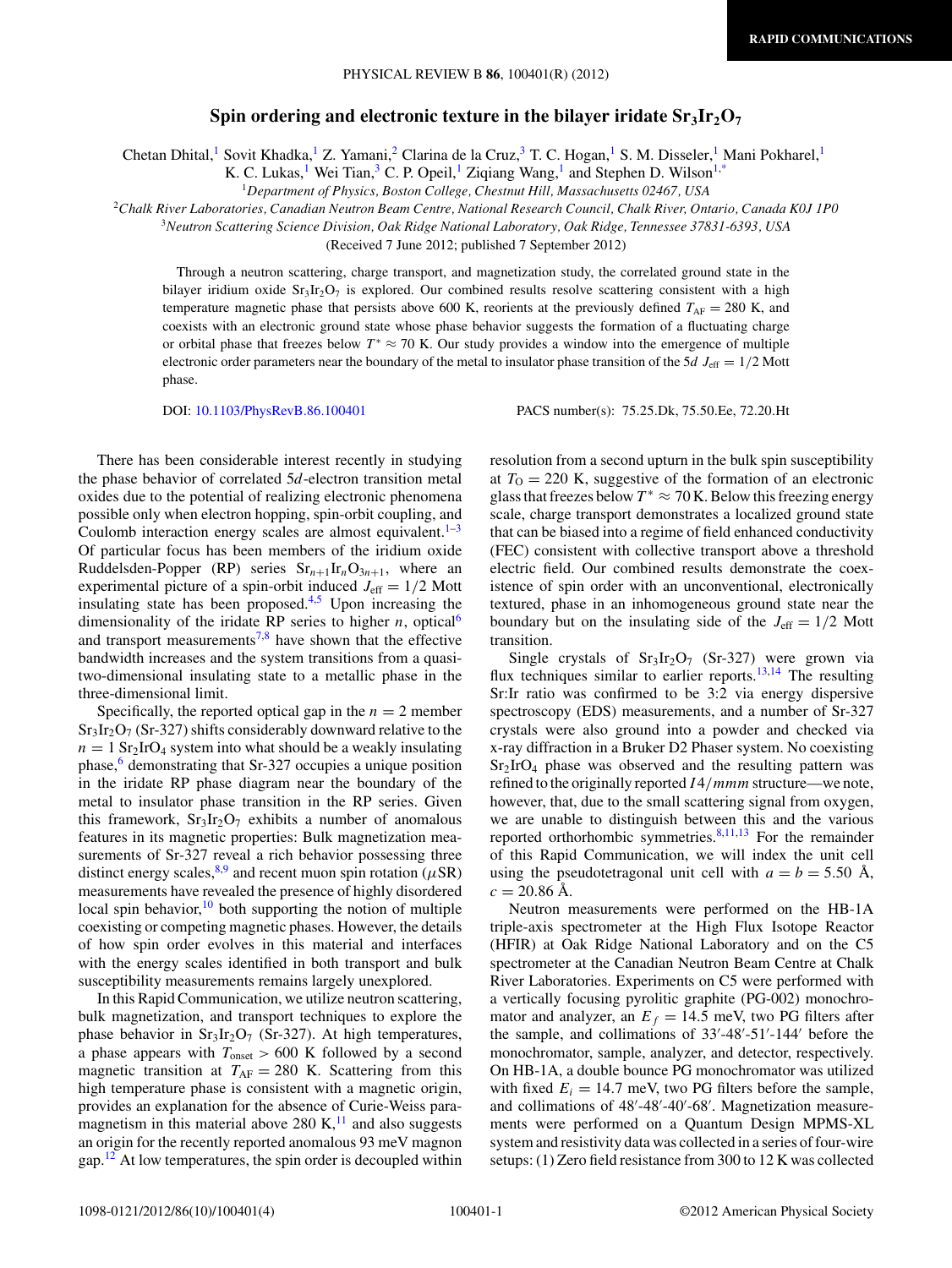

FIG. 1. (Color online) (a) Temperature dependence of the *ab*plane resistivity for Sr-327. Also plotted is the  $\frac{\partial \ln \rho}{\partial (1/T)}$  vs *T* showing two peaks at  $T_{AF}$  and  $T^*$ . (b) *I-V* curve of  $ab$ -plane transport at 300 mK showing voltage biasing into a FEC regime. (c) Current driven, pulsed, *I* -*V* measurements as a function of temperature. Solid lines show linear fits to the Ohmic regime at each temperature. The dashed line is a Joule heating model at 30 K as described in the text. (d) Magnetoresistance (MR) ratio as described in the text plotted as a function of temperature showing two well defined minima at the  $T^*$ and *T*<sub>AF</sub> transitions.

with a Keithley 2182A voltmeter, (2) data from 12 to 0.3 K was collected in a  ${}^{3}$ He absorption refrigerator with an Keithley Model 617 electrometer, and (3) magnetoresistance data was collected in a 9 T Quantum Design PPMS.

Looking first at the results of our *ab*-plane transport measurements under low  $(1 \mu A)$  current, Fig.  $1(a)$  shows the zero field resistivity as a function of temperature. The sample's resistivity increases from several m $\Omega$  cm at room temperature to beyond 10 M $\Omega$  cm below 20 K, and begins to show saturation behavior below  $2 K<sup>14</sup>$  $2 K<sup>14</sup>$  $2 K<sup>14</sup>$  There is no substantial interval of constant activation energy, as illustrated by the overplot of  $\frac{\partial \ln \rho}{\partial (1/T)}$  versus *T* in this same panel. Instead,  $\frac{\partial \ln \rho}{\partial (1/T)}$ shows two peaks suggestive of two phase transitions coupling to charge carriers: the first near the known magnetic phase transition at  $T_{AF} = 280$  K (Ref. [8\)](#page-4-0) and the second indicating a lower temperature phase formation at  $T^* \approx 70$  K.

In order to investigate further the transport properties of this lower temperature,  $T^*$  phase, the charge transport was characterized via a voltage driven *I* -*V* sweep at 300 mK shown in Fig.  $1(b)$ . A pronounced nonlinearity appears, where with increasing field strength the system switches from a linear, Ohmic regime with near zero conductance into a highly non-Ohmic FEC regime. To determine the temperature evolution of this FEC feature, a separate sample was mounted and probed with 600  $\mu$ s current pulses to minimize heating effects [Fig.  $1(c)$ ]. While it is difficult to completely preclude all heating effects within the rise and sample time of the pulse, these pulsed measurements show that the nonlinear bend in the

## <span id="page-2-0"></span>CHETAN DHITAL *et al.* PHYSICAL REVIEW B **86**, 100401(R) (2012)

*I* -*V* curve persists and eventually vanishes below resolution at  $T \approx 60$  K.

A separate (rough) check for discriminating the nonlinear conduction from simple Joule heating can be performed by looking at the 30 K data in Fig.  $1(c)$ . The Ohmic regime  $R(30 \text{ K}) = 42 \text{ k}\Omega$  and the maximum pulsed current (2 mA) during the 600  $\mu$ s pulse delivers a maximum  $\Delta Q = 10.1 \times$ 10−<sup>5</sup> J. While low temperature heat capacity data are needed for Sr-327, as a lower estimate, the heat capacity of  $Sr<sub>2</sub>IrO<sub>4</sub>$ at 30 K can be used ( $\approx$ 14 J/K),<sup>[15](#page-4-0)</sup> giving a maximum  $\Delta T =$ 5.5 K (for a  $1.32 \times 10^{-6}$  mol sample). In carrying out a similar analysis for each current value pulsed at 30 K and assuming *perfect* thermal isolation, the measured Ohmic  $R(T)$  can be used to determine the lowest fields possible due to pure Joule heating as a function of the pulsed current density. This limiting case is plotted as a dashed line in Fig.  $1(c)$ , demonstrating that the nonlinear feature at 30 K is intrinsic.<sup>[16](#page-4-0)</sup>

In looking at the magnetoresistance of the same sample plotted in the Fig. 1(d), the MR =  $[R(9 T) - R(0 T)]/R(0 T)$ ratio is negative and shows two minima at  $T^* \approx 70$  K and  $T_{AF}$  = 280 K. The lower minimum appears approximately at the temperature where the onset of FEC emerges and coincides with the low-*T* peak in  $\frac{\partial \ln \rho}{\partial 1/T}$ . The origin of the negative magnetoresistance is likely the removal of spin disorder scattering due to biased magnetic domain populations which will be discussed later, and the inflection below *T* <sup>∗</sup> supports the idea of a field coupled order parameter freezing below 70 K. The suppression of enhanced fluctuations originating from an additional electronic instability, however, may also account for the overall negative MR.

Magnetization data shown in Fig.  $2(a)$  supports the idea of a bulk phase transition below 70 K where a downturn in the dc susceptibility originally reported by Cao *et al.*[8](#page-4-0) begins, suggestive of a glassy freezing process. Consistent with earlier reports,[8,9](#page-4-0) three energy scales are apparent in the field cooled magnetization data: a canted AF phase transition at  $T_{AF}$  = 280 K, a sharp upturn at  $T<sub>O</sub> = 220$  K, and an eventual decrease in susceptibility below  $T^* = 70$  K. Both field cooled (FC) and zero field cooled (ZFC) data show similar downturns near  $T^*$ and an irreversibility temperature near  $T<sub>O</sub>$ . At 300 K, however,



FIG. 2. (Color online) (a) dc-magnetization data for Sr-327 with  $H = 0.01$  T aligned parallel to the *ab* plane for both FC (solid symbols) and ZFC temperature sweeps (open symbols). The dashed line shows the mean-field order parameter fit to the net moment from the 280 K transition. The inset shows *M* vs *H* sweep at 300 K. (b) Temperature dependence of the peak intensities at (1,0,3) and (1,0,2) magnetic reflections. The solid line is a power law fit to the (1,0,2) order parameter.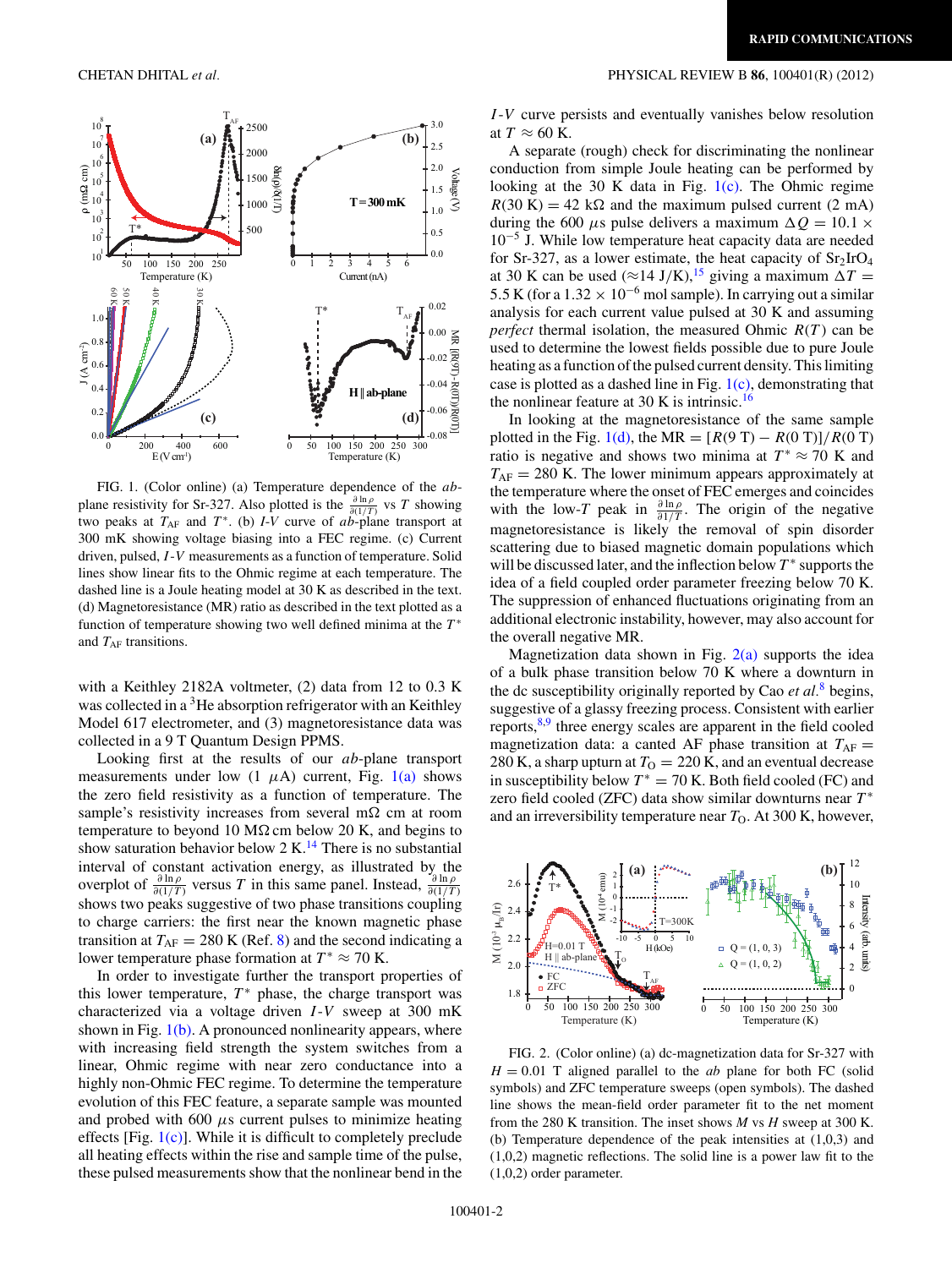<span id="page-3-0"></span>

FIG. 3. (Color online) Radial **Q** scans at 100 and 315 K through the (a)  $\mathbf{Q} = (1,0,2)$  and (b)  $\mathbf{Q} = (1,0,3)$  reflections. Solid lines are Gaussian fits to the data. (c)  $L$  scans across the  $(1,0,3)$  peak position showing three-dimensional (3D) superlattice peaks at 100 and 315 K. (d) **Q** scans showing the temperature dependence of the (1,0,3) peak.

field sweeps plotted in the inset of Fig.  $2(a)$  reveal a rapid saturation of the spin response, suggesting the persistence of magnetic correlations above  $T_{\rm AF}$ .

In order to further investigate the spin order, neutron diffraction measurements were performed on a 7 mg single crystal Sr-327 sample with the results plotted in Figs. 3 and 4.  $[H,0,L]$ ,  $[H,K,0]$ , and  $[H,H,L]$  zones were explored and magnetic reflections were observed only at the  $(1,0,L)$  positions for  $L = 1,2,3,4,5$ . The correlated order is three dimensional with  $\xi_L = \sqrt{2 \ln(2)} \times 1/w = 147 \pm 10 \text{ Å}$ , where  $w(A^{-1})$  is the peak's Gaussian width [Fig. 3(c)]. The appearance of both  $L =$  even and  $L =$  odd reflections in a simple collinear picture of the spin structure is therefore consistent with recent x-ray results resolving the presence of two magnetic domains.<sup>9</sup> attributable to in-plane structural twinning in an orthorhombic symmetry.

Looking at the order parameters for both the  $L = 3$  and  $L = 2$  reflections in Fig. [2\(b\),](#page-2-0) the magnetic intensities show that the  $L = 2$  peak disappears at  $T_{AF}$  while substantial intensity remains at 280 K in the  $L = 3$  reflection. **Q** scans plotted in Fig.  $3(b)$  demonstrate this more explicitly. The peak remaining above 280 K is long-range ordered with a minimum correlation length of  $93 \pm 18$  Å, comparable to the correlation length observed at 10 K (97  $\pm$  5 Å). Due to the rather coarse collimations used, both these values and those of all magnetic Bragg reflections are resolution limited. At 300 K peaks remain at the  $(1,0,L) L = 1,3,4$  positions, all forbidden in the reported structural space groups to date. This same crystal was then loaded into a furnace and measured at higher temperatures, where, upon warming, the remnant peaks continue to decrease in intensity as illustrated in Fig.  $3(d)$ ; however, they notably



FIG. 4. (Color online) (a) Rocking scans on a separate crystal showing the temperature dependence of the (1,0,3) peak above 300 K. (b) Temperature dependence of the *a*- and *c*-axis lattice parameters measured at the (2,0,0) and (0,0,4) reflections. Integrated intensities plotted as (c) 100 K with 315 K data subtracted and (d) the total scattering data at 100 K. Data is compared with two simple collinear spin models described in the text.

 $(1, 0, L)$  [r.l.u.]

 $0.00$   $\frac{1}{2}$   $\frac{1}{4}$  6

0.10 0.05

 $(1, 0, L)$  [r.l.u.]

 $\frac{1}{0}$   $\frac{1}{2}$   $\frac{1}{4}$   $\frac{1}{6}$  0.00

0.10 0.05

(art (spitum)

remain present beyond 600 K. The continued temperature dependence of these peaks above 300 K and the absence of peaks at higher order *L* and *H* strongly imply that this remnant scattering is magnetic and that an additional magnetic phase persists beyond 280 K.

In order to verify this in a second sample, a 2 mg crystal from a separate batch was explored on the C5 spectrometer with the results plotted in Fig.  $4(a)$ . Again, a clear temperature dependence above 300 K was observed with the remnant (1*,*0*,*3) peak vanishing within the error of the measurement by 450 K. The earlier disappearance of this high temperature AF peak is likely due to the poorer statistics in the measurement of this second sample; however, variable oxygen stoichiometry between samples may also play a role in diminishing the effective transition temperature.

Due to the presence of two magnetic domains $9$  and the rapid attenuation due to the Ir magnetic form factor, it is difficult to uniquely determine a model of the spin structure in both the high and low temperature magnetic phases. If we assume that the scattering seen at 315 K is a separate, saturated, order parameter, then the additional intensity due to the 280 K transition is plotted in Fig.  $4(c)$ . The rapid disappearance of magnetic peaks for  $L > 5$  suggests a sizable component of the moment directed along the *c* axis, and the best symmetry bound two-domain model matching the data is a *G*-type arrangement of AF-coupled bilayers with moments directed along the  $(0,0,1)$  axis, consistent with a recent x-ray report.<sup>14,17</sup> The ordered moment using this model is  $\mu = 0.52 \pm 0.08 \mu_B$ .

Looking instead at the total scattering observed at 100 K in Fig. 4(d), no simple collinear model captures all of the major reflections well. Nevertheless, if we again use a twinned *G*-type spin structure, a model comprising four magnetic domains with